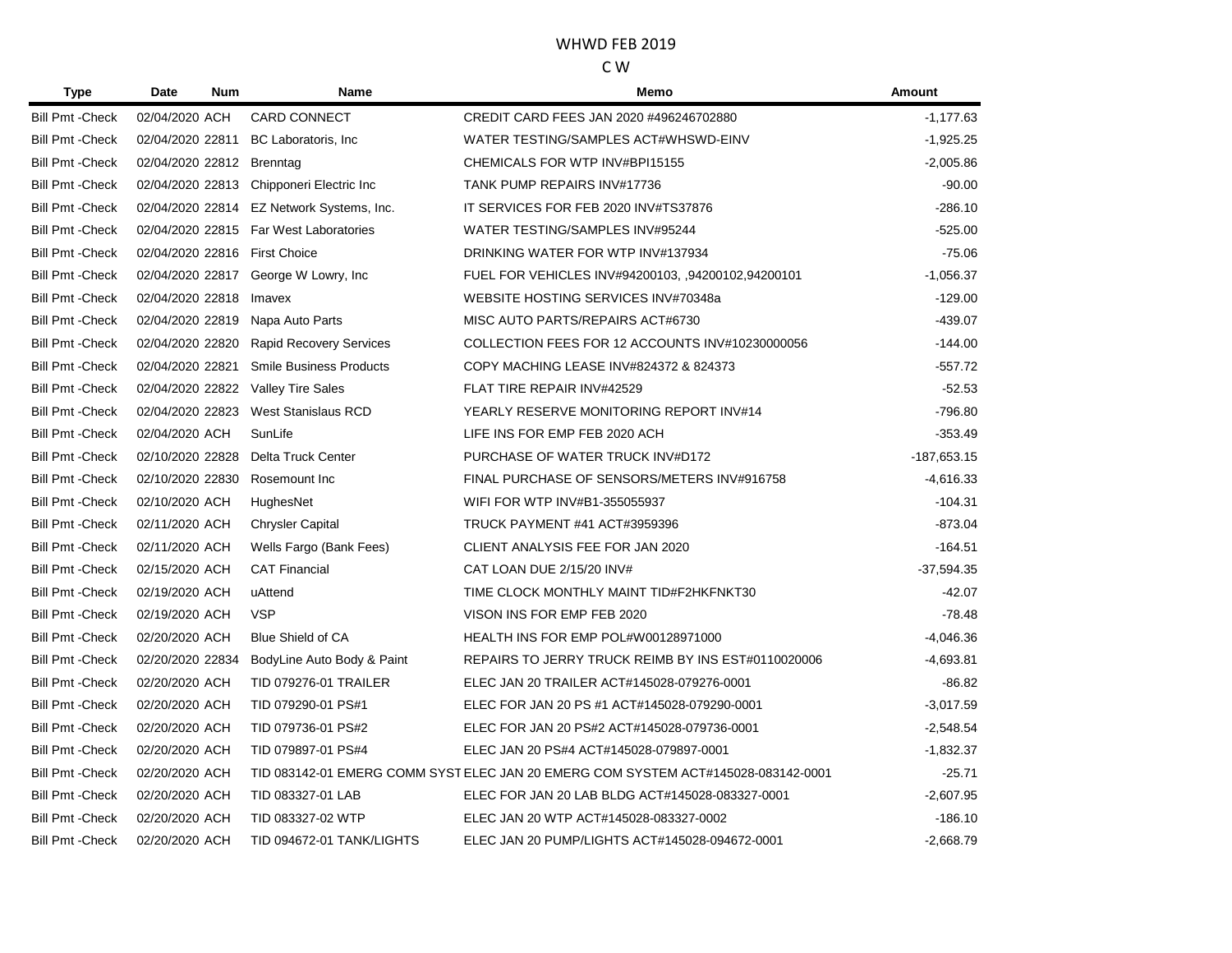| <b>Bill Pmt - Check</b> | 02/20/2020 ACH                     | TID 095781-02 FLOW METER                      | ELEC JAN 20 FLOW METER ACT#145028-095781-002                          | $-22.60$     |
|-------------------------|------------------------------------|-----------------------------------------------|-----------------------------------------------------------------------|--------------|
| <b>Bill Pmt - Check</b> | 02/20/2020 22835                   | BC Laboratoris, Inc.                          | WATER TESTING/SAMPLES MULT INV                                        | $-6,103.50$  |
| <b>Bill Pmt - Check</b> | 02/20/2020 22836                   | <b>Blue Shield of CA</b>                      | EMP HEALTH INS GROUP#W00128971000                                     | $-4,046.36$  |
| <b>Bill Pmt - Check</b> | 02/20/2020 22837                   | <b>Brenntag</b>                               | CHEMICALS FOR WTP MULT INV                                            | $-1,193.25$  |
| <b>Bill Pmt - Check</b> | 02/20/2020 22838                   |                                               | CA Rural Water Risk Management Au PROP INS FOR 2020 INV#CRWRMA-001326 | $-37,558.00$ |
| <b>Bill Pmt - Check</b> | 02/20/2020 22839                   | Cintas                                        | UNIFORM SERVICE FEB 2020 922-04139                                    | $-714.48$    |
| <b>Bill Pmt - Check</b> | 02/20/2020 22840                   | City of Patterson                             | SEWER SERVICE FOR AUG 2019 INV#0629230                                | $-44,714.12$ |
| <b>Bill Pmt - Check</b> | 02/20/2020 22841                   | <b>First Choice</b>                           | DRINKING WATER FOR WTP INV#141974                                     | $-83.16$     |
| <b>Bill Pmt - Check</b> |                                    | 02/20/2020 22842 Frontier Communications 1416 | TELEPHONE/SCADA WTP ACT#209-892-1416-101111-8                         | $-776.31$    |
| <b>Bill Pmt - Check</b> |                                    | 02/20/2020 22843 Frontier Communications 6017 | TELEPHONE FOR WTP OFFICE ACT#209895-6017-031008-8                     | $-118.68$    |
| <b>Bill Pmt - Check</b> | 02/20/2020 22844                   | <b>Frontier Communications 7651</b>           | TELEPHONE/SCADA FOR WTP/PS ACT#209-892-7651-010108-8                  | $-1,816.09$  |
| <b>Bill Pmt - Check</b> |                                    | 02/20/2020 22845 Frontier Communications 9493 | TELEPHONE FOR MAIN OFFICE ACT#209-895-9493-031008-8                   | $-165.88$    |
| <b>Bill Pmt - Check</b> | 02/20/2020 22846                   | George W Lowry, Inc.                          | FUEL FOR VEHICLES                                                     | $-2,515.30$  |
| <b>Bill Pmt - Check</b> | 02/20/2020 22847 Griffith & Masuda |                                               | ATTORNEY FEES FOR DEC & JAN                                           | $-12,568.35$ |
| <b>Bill Pmt - Check</b> | 02/20/2020 22848                   | <b>ICW Group</b>                              | WORK COMP INS FEB 2020 INV#1000000326480                              | $-1,392.33$  |
| <b>Bill Pmt - Check</b> | 02/20/2020 22849 IDC               |                                               | VALVES WTP/PS SUPPLIES INV#0288062                                    | $-89.86$     |
| <b>Bill Pmt - Check</b> | 02/20/2020 22850                   | Kimball Midwest Dept. L-2780                  | CONNECTORS WTP/PS SUPPLIES INV#7725433                                | $-678.03$    |
| <b>Bill Pmt - Check</b> | 02/20/2020 22851                   | <b>Patterson Lumber</b>                       | ASPHALT PATCH/PROPANE INV#128132 & 128413                             | $-147.73$    |
| <b>Bill Pmt - Check</b> |                                    | 02/20/2020 22852 PR Diamond Products          | PRE MIXED FUEL INV#0054847-IN                                         | $-185.00$    |
| <b>Bill Pmt - Check</b> | 02/20/2020 22853                   | Softline Data                                 | EMERG ALERT YEARLY MAINT INV#9998                                     | $-365.00$    |
| <b>Bill Pmt - Check</b> |                                    | 02/20/2020 22854 Sun Valley Pumping           | SEPTIC TANK PUMPING INV#15529                                         | $-500.00$    |
| <b>Bill Pmt - Check</b> | 02/20/2020 22855                   | SWRCB                                         | WATER SYSTEM ANNUAL FEES 7/1/19-6/30/20 INV#LW-1026356                | $-3,933.60$  |
| <b>Bill Pmt - Check</b> | 02/20/2020 22856 The Standard      |                                               | DENTAL INS FOR EMP POL#160-927308-00001                               | $-554.26$    |
| <b>Bill Pmt - Check</b> |                                    | 02/20/2020 22857 True Value Hardware          | MISC WTP/PS SUPPLIES REPAIRS ACT#2192                                 | -622.98      |
| <b>Bill Pmt - Check</b> | 02/20/2020 22858                   | <b>United Rentals</b>                         | <b>WATER TRUCK RENTAL</b>                                             | $-7,749.52$  |
| <b>Bill Pmt - Check</b> | 02/20/2020 22859                   | <b>USA Blue Book</b>                          | <b>WTP SAMPLE SUPPLIES</b>                                            | $-4,626.58$  |
| <b>Bill Pmt - Check</b> | 02/20/2020 22860                   | <b>Valley Tire Sales</b>                      | TIRES FOR GOLF CART INV#42607                                         | $-496.17$    |
| <b>Bill Pmt - Check</b> | 02/20/2020 22861 Verizon Wireless  |                                               | CELL SERVICES FOR JAN 20 INV#9848010134                               | $-302.74$    |
| <b>Bill Pmt - Check</b> | 02/20/2020 22862                   | City of Patterson                             | SEWER SERV FOR SEPT 2019 INV#0629304                                  | $-44,802.21$ |
| <b>Bill Pmt - Check</b> | 02/21/2020 22863                   | <b>Bank Of New York</b>                       | 03-01-2020 Debt Service Payment Series 2014-15                        | -736,718.02  |
| <b>Bill Pmt - Check</b> | 02/24/2020 22864                   | BC Laboratoris, Inc                           | WATER TESTING/SAMPLES ACT#WHSWD-EINV                                  | $-1,126.20$  |
| <b>Bill Pmt - Check</b> |                                    | 02/24/2020 22865 Far West Laboratories        | WATER TESTING/SAMPLES INV#95549                                       | $-420.00$    |
| <b>Bill Pmt - Check</b> |                                    | 02/24/2020 22866 George W Lowry, Inc          | FUEL FOR VEHICLES/BULK INV#94200202 & 50019344                        | $-1,547.64$  |
| <b>Bill Pmt - Check</b> |                                    | 02/24/2020 22867 Greenline Products Inc       | ORANGE DRAIN CLEANER FOR WTP INV#G4048                                | $-3,595.20$  |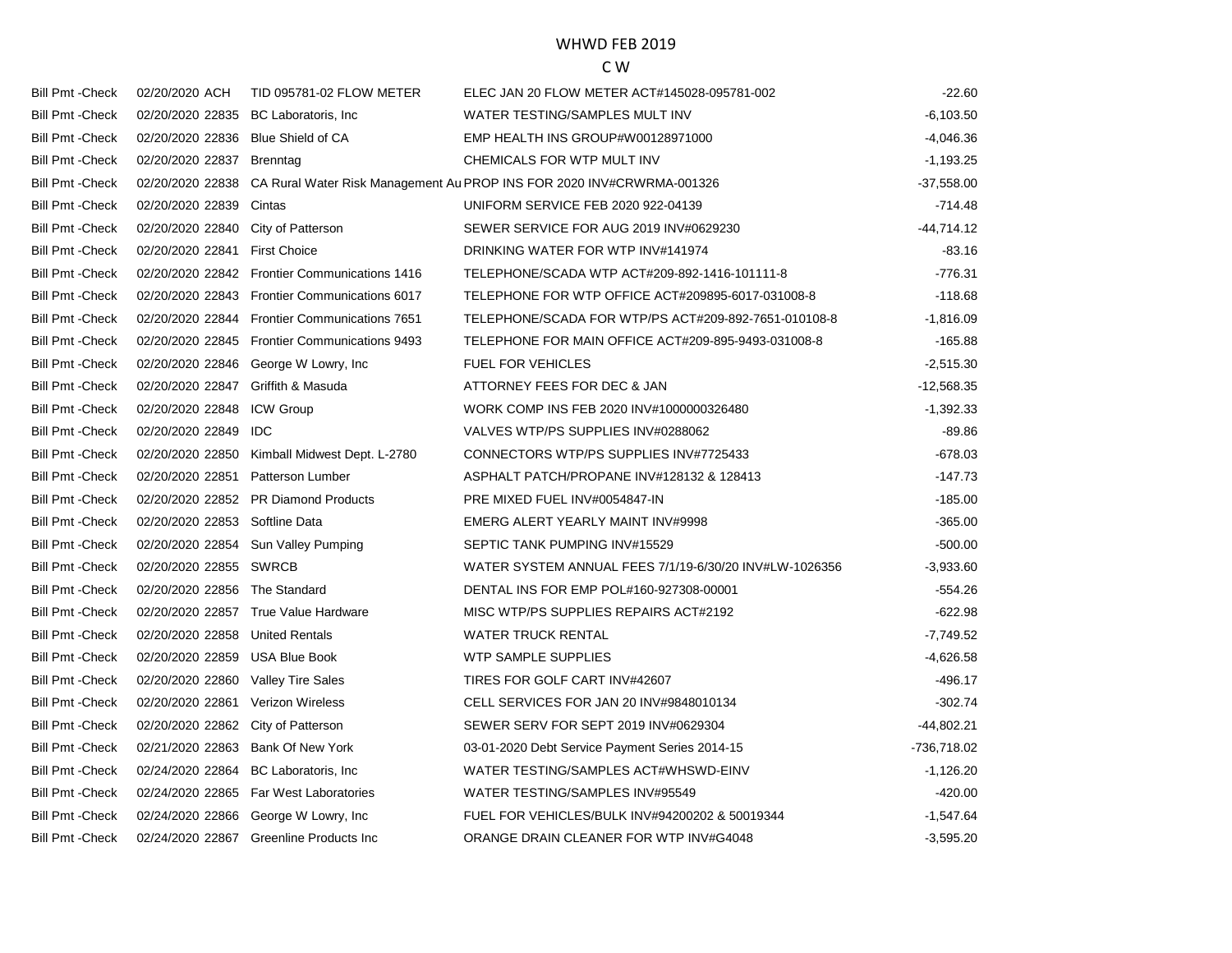| <b>Bill Pmt - Check</b> | 02/24/2020 22868 | Office Depot                   | OFFICE/JAN SUPPLIES INV#442007846001 & 73001  | -284.16         |
|-------------------------|------------------|--------------------------------|-----------------------------------------------|-----------------|
| <b>Bill Pmt - Check</b> | 02/24/2020 22869 | <b>Smile Business Products</b> | COPY MACHING RENTAL INV#833906 & 833907       | $-557.72$       |
| <b>Bill Pmt - Check</b> | 02/24/2020 22870 | <b>Take Care Termite</b>       | PEST SERVICES FOR FEB 2020 ACT#100293         | $-210.00$       |
| <b>Bill Pmt - Check</b> | 02/24/2020 22871 | Valli Info Systems             | ON LINE & BILLING SERV FOR JAN 2020 INV#57459 | $-411.59$       |
| <b>Bill Pmt - Check</b> | 02/24/2020 ACH   | Pitney Bowes Global Finance    | POSTAGE FOR METER INV#8000-9090-0999-6278     | $-251.00$       |
| <b>Bill Pmt - Check</b> | 02/27/2020 ACH   | Kaiser Permanente              | HEALTH INS FOR EMP FEB 2020 POL#712531-0000   | $-1,639.95$     |
| Check                   | 02/05/2020 22824 | ALEJANDRA CORTES               | DEPOSIT REFUND 20862 BLACK OAK DR ACT#2111    | $-263.46$       |
| Check                   | 02/05/2020 22825 | <b>JUSTIN DUNCAN</b>           | DEPOSIT REFUND ON ACCOUNT 9092 GOLF CANYON    | $-62.50$        |
| Check                   | 02/05/2020 22826 | <b>DEBRA JAMES</b>             | DEPOSIT REFUND ON ACCOUNT 9389 VINTNER CIR    | $-211.29$       |
| Check                   | 02/05/2020 22827 | <b>HANNAH COLEMAN</b>          | DEPOSIT REFUND ON ACCOUNT 21128 VARIETAL CT   | $-132.13$       |
| Check                   | 02/05/2020 none  | <b>Accounting Manager</b>      | ACCOUNTS WITH BALANCES NO REFUND DUE          | 0.00            |
|                         |                  |                                |                                               | $-1,188,727.11$ |
| Deposit                 | 02/03/2020       |                                | Deposit                                       | 2,757.50        |
| Deposit                 | 02/04/2020       |                                | Deposit                                       | 2,161.50        |
| Deposit                 | 02/04/2020       |                                | Deposit                                       | 500.09          |
| Deposit                 | 02/04/2020       |                                | Deposit                                       | 864.94          |
| Deposit                 | 02/04/2020       |                                | Deposit                                       | 200.00          |
| Deposit                 | 02/04/2020       |                                | Deposit                                       | 734.75          |
| Deposit                 | 02/04/2020       |                                | Deposit                                       | 985.33          |
| Deposit                 | 02/04/2020       |                                | Deposit                                       | 3,490.46        |
| Deposit                 | 02/05/2020       |                                | Deposit                                       | 2,422.43        |
| Deposit                 | 02/06/2020       |                                | Deposit                                       | 1,463.88        |
| Deposit                 | 02/06/2020       |                                | Deposit                                       | 3,271.50        |
| Deposit                 | 02/07/2020       |                                | Deposit                                       | 1,145.01        |
| Deposit                 | 02/07/2020       |                                | Deposit                                       | 1,427.76        |
| Deposit                 | 02/10/2020       |                                | Deposit                                       | 550.00          |
| Deposit                 | 02/10/2020       |                                | Deposit                                       | 3,690.06        |
| Deposit                 | 02/10/2020       |                                | Deposit                                       | 2,898.96        |
| Deposit                 | 02/10/2020       |                                | Deposit                                       | 1,748.21        |
| Deposit                 | 02/10/2020       |                                | Deposit                                       | 1,096.31        |
| Deposit                 | 02/11/2020       |                                | Deposit                                       | 2,289.48        |
| Deposit                 | 02/11/2020       |                                | Deposit                                       | 865.89          |
| Deposit                 | 02/12/2020       |                                | Deposit                                       | 887.91          |
| Deposit                 | 02/12/2020       |                                | Deposit                                       | 1,865.35        |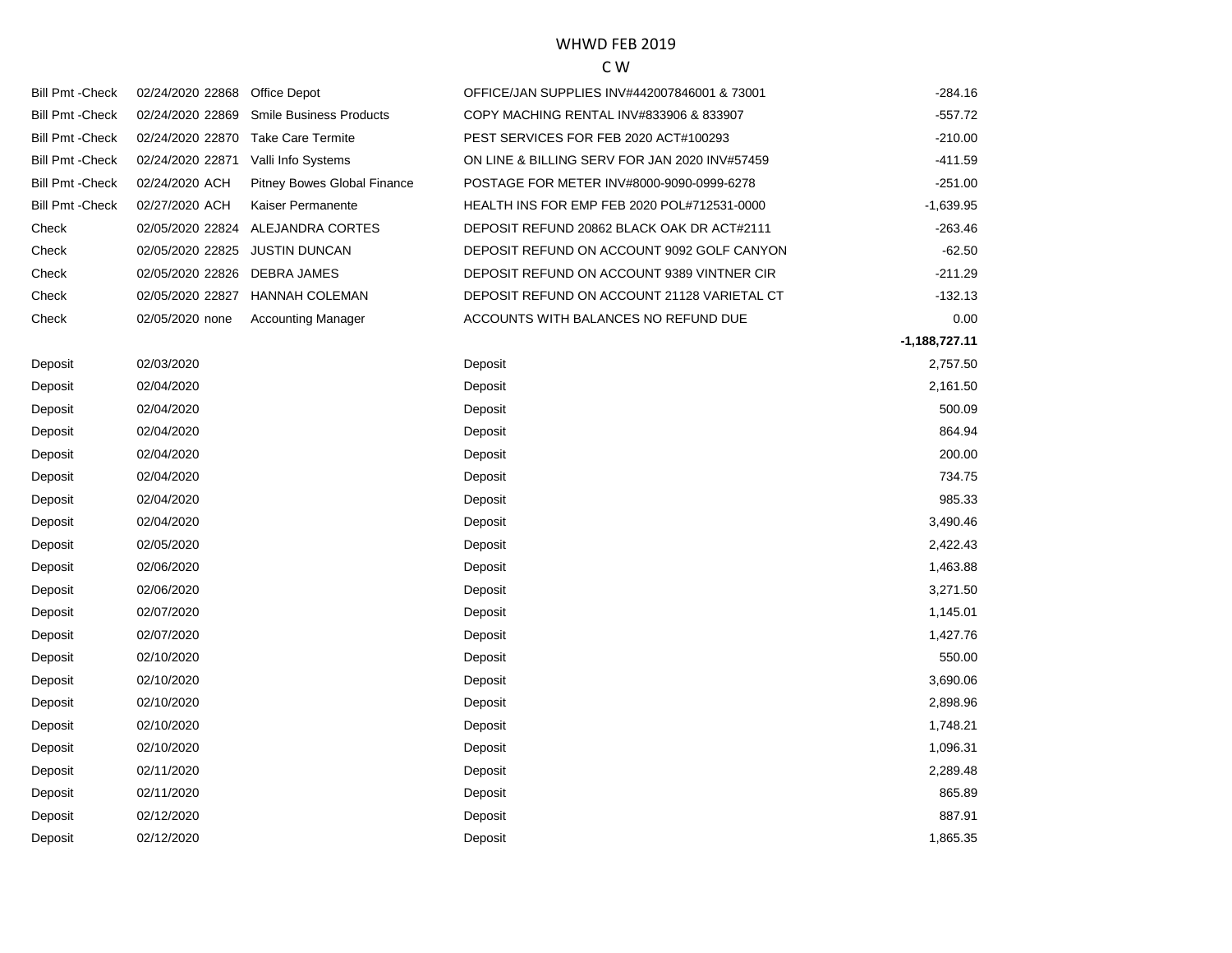| Deposit         | 02/13/2020       |                                                | Deposit                                      | 594.68     |
|-----------------|------------------|------------------------------------------------|----------------------------------------------|------------|
| Deposit         | 02/13/2020       |                                                | Deposit                                      | 874.97     |
| Deposit         | 02/14/2020       |                                                | Deposit                                      | 1,771.59   |
| Deposit         | 02/14/2020       |                                                | Deposit                                      | 682.09     |
| Deposit         | 02/18/2020       |                                                | Deposit                                      | 204.41     |
| Deposit         | 02/18/2020       |                                                | Deposit                                      | 2,845.63   |
| Deposit         | 02/18/2020       |                                                | Deposit                                      | 1,465.04   |
| Deposit         | 02/18/2020       |                                                | Deposit                                      | 2,763.82   |
| Deposit         | 02/18/2020       |                                                | Deposit                                      | 528.34     |
| Deposit         | 02/18/2020       |                                                | Deposit                                      | 538.46     |
| Deposit         | 02/19/2020       |                                                | Deposit                                      | 672.73     |
| Deposit         | 02/19/2020       |                                                | Deposit                                      | 1,162.58   |
| Deposit         | 02/19/2020       |                                                | INSURANCE REIMB FOR REPAIRS TO JERRY'S TRUCK | 4,193.81   |
| Deposit         | 02/21/2020       |                                                | Deposit                                      | 395.00     |
| Deposit         | 02/21/2020       |                                                | Deposit                                      | 2,252.85   |
| Deposit         | 02/21/2020       |                                                | Deposit                                      | 1,393.40   |
| Deposit         | 02/21/2020       |                                                | Deposit                                      | 828.38     |
| Deposit         | 02/21/2020       |                                                | Deposit                                      | 4,894.55   |
| Deposit         | 02/24/2020       |                                                | Deposit                                      | 6,170.30   |
| Deposit         | 02/24/2020       |                                                | Deposit                                      | 3,103.56   |
| Deposit         | 02/24/2020       |                                                | Deposit                                      | 1,036.27   |
| Deposit         | 02/24/2020       |                                                | Deposit                                      | 2,514.16   |
| Deposit         | 02/25/2020       |                                                | Deposit                                      | 80.00      |
| Deposit         | 02/25/2020       |                                                | Deposit                                      | 2,438.45   |
| Deposit         | 02/25/2020       |                                                | Deposit                                      | 6,802.72   |
| Deposit         | 02/26/2020       |                                                | Deposit                                      | 1,375.39   |
| Deposit         | 02/26/2020       |                                                | Deposit                                      | 10,852.73  |
| Deposit         | 02/27/2020       |                                                | Deposit                                      | 2,591.43   |
| Deposit         | 02/28/2020       |                                                | Deposit                                      | 2,170.25   |
| Deposit         | 02/28/2020       |                                                | Deposit                                      | 337.50     |
| Deposit         | 02/28/2020       |                                                | Deposit                                      | 704.30     |
|                 |                  |                                                |                                              | 105,556.71 |
| Liability Check | 02/03/2020 22809 | California State Disbursement                  | 0999006154-01                                | $-143.07$  |
| Liability Check |                  | 02/03/2020 22810 California State Disbursement | 0600099                                      | $-181.84$  |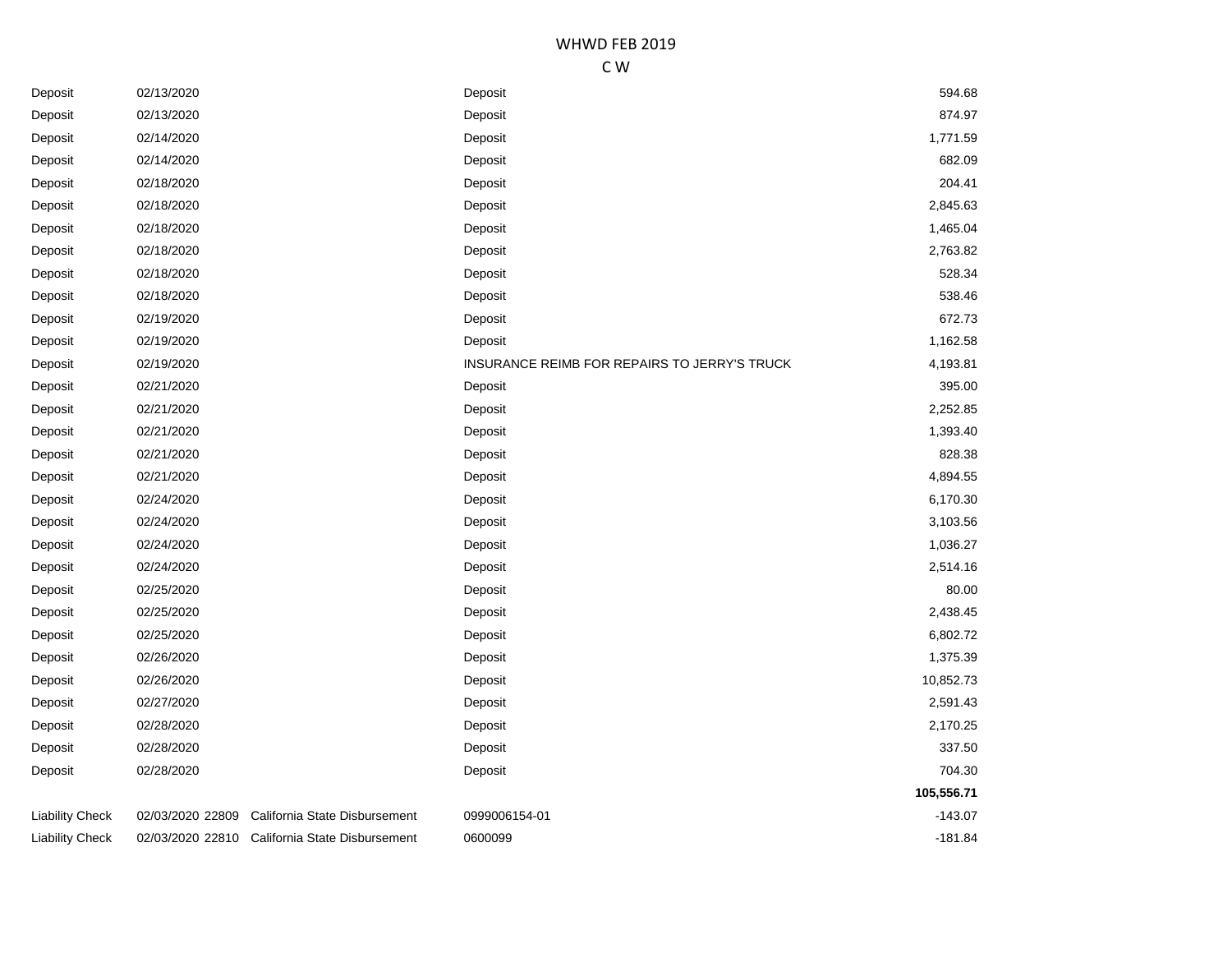#### WHWD FEB 2019 C W

| <b>Liability Check</b> | 02/06/2020       | QuickBooks Payroll Service    | Created by Payroll Service on 02/03/2020          | $-17,736.87$ |
|------------------------|------------------|-------------------------------|---------------------------------------------------|--------------|
| <b>Liability Check</b> | 02/18/2020 22832 | California State Disbursement | 0999006154-01                                     | $-143.07$    |
| <b>Liability Check</b> | 02/18/2020 22833 | California State Disbursement | 0600099                                           | $-181.84$    |
| <b>Liability Check</b> | 02/18/2020 ACH   | Aflac                         | AFLAC INS FOR EMP FEB 2020                        | $-560.04$    |
| <b>Liability Check</b> | 02/20/2020       | QuickBooks Payroll Service    | Created by Payroll Service on 02/18/2020          | $-18,089.09$ |
| Paycheck               | 02/07/2020 DD    | Payroll                       | <b>Direct Deposit</b>                             | 0.00         |
| Paycheck               | 02/07/2020 DD    | Payroll                       | <b>Direct Deposit</b>                             | 0.00         |
| Paycheck               | 02/07/2020 DD    | Payroll                       | <b>Direct Deposit</b>                             | 0.00         |
| Paycheck               | 02/07/2020 DD    | Payroll                       | <b>Direct Deposit</b>                             | 0.00         |
| Paycheck               | 02/07/2020 DD    | Payroll                       | <b>Direct Deposit</b>                             | 0.00         |
| Paycheck               | 02/07/2020 DD    | Payroll                       | <b>Direct Deposit</b>                             | 0.00         |
| Paycheck               | 02/07/2020 DD    | Payroll                       | Direct Deposit                                    | 0.00         |
| Paycheck               | 02/07/2020 DD    | Payroll                       | <b>Direct Deposit</b>                             | 0.00         |
| Paycheck               | 02/07/2020 DD    | Payroll                       | <b>Direct Deposit</b>                             | 0.00         |
| Paycheck               | 02/07/2020 22808 | Payroll                       | Paycheck                                          | $-846.55$    |
| Paycheck               | 02/07/2020 DD    | Payroll                       | <b>Direct Deposit</b>                             | 0.00         |
| Paycheck               | 02/21/2020 DD    | Payroll                       | <b>Direct Deposit</b>                             | 0.00         |
| Paycheck               | 02/21/2020 DD    | Payroll                       | Direct Deposit                                    | 0.00         |
| Paycheck               | 02/21/2020 DD    | Payroll                       | <b>Direct Deposit</b>                             | 0.00         |
| Paycheck               | 02/21/2020 DD    | Payroll                       | <b>Direct Deposit</b>                             | 0.00         |
| Paycheck               | 02/21/2020 DD    | Payroll                       | <b>Direct Deposit</b>                             | 0.00         |
| Paycheck               | 02/21/2020 DD    | Payroll                       | <b>Direct Deposit</b>                             | 0.00         |
| Paycheck               | 02/21/2020 DD    | Payroll                       | <b>Direct Deposit</b>                             | 0.00         |
| Paycheck               | 02/21/2020 DD    | Payroll                       | <b>Direct Deposit</b>                             | 0.00         |
| Paycheck               | 02/21/2020 DD    | Payroll                       | <b>Direct Deposit</b>                             | 0.00         |
| Paycheck               | 02/21/2020 22831 | Payroll                       | Paycheck                                          | -879.88      |
| Paycheck               | 02/21/2020 DD    | Payroll                       | <b>Direct Deposit</b>                             | 0.00         |
|                        |                  |                               |                                                   | $-38,762.25$ |
| Transfer               | 02/10/2020       |                               | Funds Transfer per resolution 2019-11 final       | 4,616.33     |
| Transfer               | 02/10/2020       |                               | Funds Transfer per resolution 2019-12 water truck | 187,653.15   |
| Transfer               | 02/20/2020       |                               | Funds Transfer PER resolution 2020-02             | 250,000.00   |
| Transfer               | 02/21/2020       |                               | Funds Transfer bond payment 3/1/2020              | 740,758.01   |
|                        |                  |                               |                                                   | 1,183,027.49 |